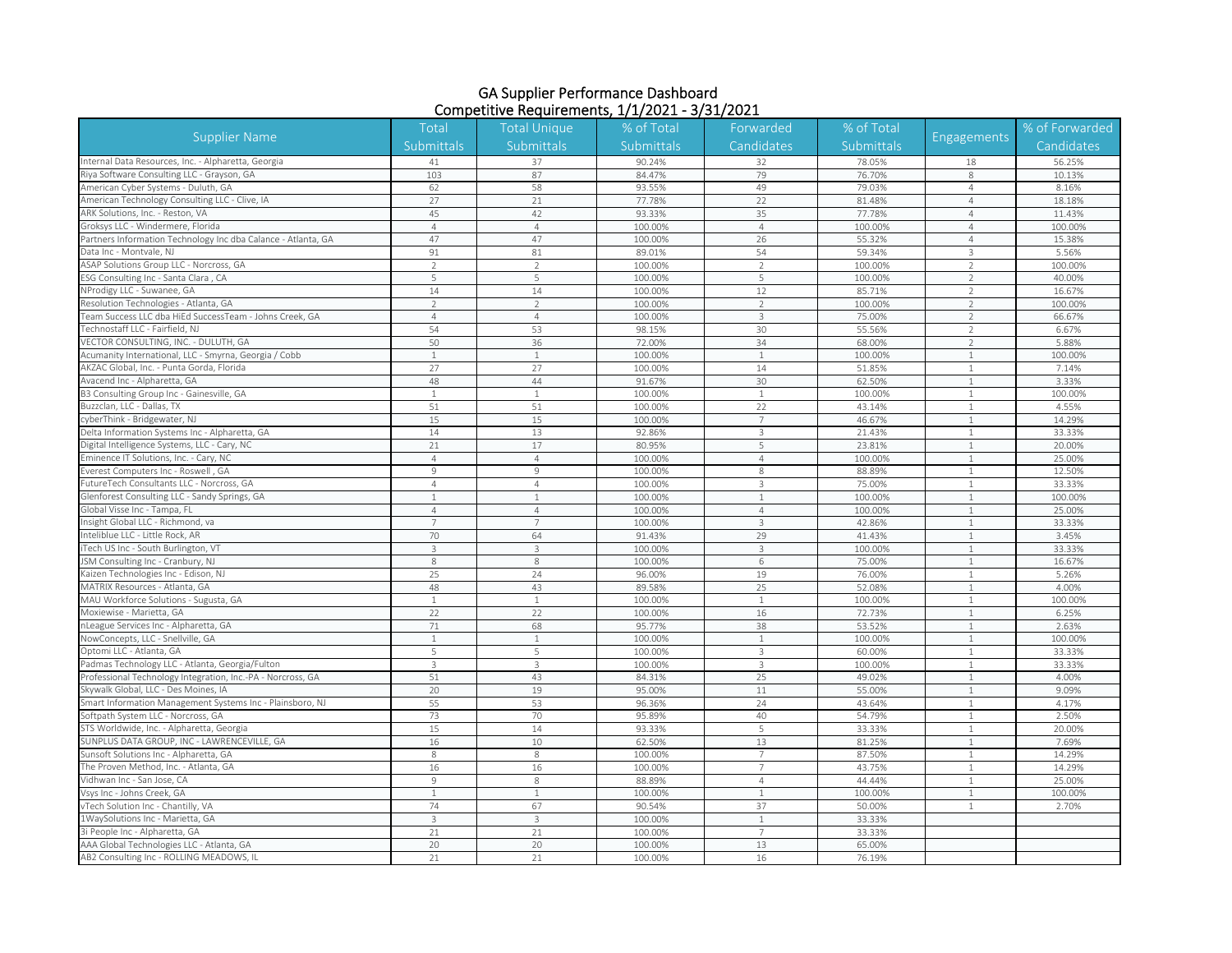| <b>Supplier Name</b>                                          | Total          | <b>Total Unique</b> | % of Total | Forwarded                | % of Total | <b>Engagements</b> | % of Forwarded |
|---------------------------------------------------------------|----------------|---------------------|------------|--------------------------|------------|--------------------|----------------|
|                                                               | Submittals     | Submittals          | Submittals | Candidates               | Submittals |                    | Candidates     |
| Abacus Service Corporation - Farmington Hills, MI             | 57             | 54                  | 94.74%     | 20                       | 35.09%     |                    |                |
| Action Technology, Inc. - Midlothian, VA                      |                |                     | 100.00%    |                          | 100.00%    |                    |                |
| Advanced American Technologies, Inc - STERLING, VA            | 3              | 3                   | 100.00%    | $\overline{2}$           | 66.67%     |                    |                |
| Advanced Technology Solutions, Inc - Oakhurst, NJ             | $\mathbf{1}$   | $\mathbf{1}$        | 100.00%    | $\mathbf{1}$             | 100.00%    |                    |                |
| Advithri Technologies LLC - Frisco, TX                        | 14             | 14                  | 100.00%    | $7\overline{ }$          | 50.00%     |                    |                |
| Ageatia Global Solutions - Schaumburg, IL                     | 1              | $\mathbf{1}$        | 100.00%    | $\mathbf{1}$             | 100.00%    |                    |                |
| Alois LLC - San Francisco, CA                                 | 39             | 39                  | 100.00%    | 23                       | 58.97%     |                    |                |
| Alphaprimetech, Inc. - Hicksville, New York, NY               | 35             | 33                  | 94.29%     | 15                       | 42.86%     |                    |                |
| Alpha Technologies USA Inc - Wilmington, DE                   | $\overline{2}$ | $\overline{2}$      | 100.00%    | $\overline{2}$           | 100.00%    |                    |                |
| Alrek Business Solutions Inc - Schaumburg, IL                 | 8              | 8                   | 100.00%    | 2                        | 25.00%     |                    |                |
| American Business Solutions Inc. - Lewis Center, OH           | $\overline{9}$ | 9                   | 100.00%    | 5                        | 55.56%     |                    |                |
| Ana-Data Consulting, Inc. - Jersey City, NJ                   | 6              | 6                   | 100.00%    | $\overline{4}$           | 66.67%     |                    |                |
| Apptrics LLC - Alpharetta, GA                                 | 19             | 19                  | 100.00%    | 14                       | 73.68%     |                    |                |
| Arion Systems Inc - Duluth, GA                                |                |                     | 100.00%    |                          | 100.00%    |                    |                |
| Ask IT Consulting Inc. - Holtsville, NY                       | 30             | 30                  | 100.00%    | 10                       | 33.33%     |                    |                |
| Aspired Solutions Inc - Fremont, CA                           | $\overline{4}$ | $\overline{4}$      | 100.00%    | $\overline{\phantom{a}}$ | 50.00%     |                    |                |
| Ateeca Inc. - South Plainfield, NJ                            | 23             | 23                  | 100.00%    | $\,8\,$                  | 34.78%     |                    |                |
| Augment HR Solution LLC - Rock Tavern, NY Orange              | $\overline{3}$ | $\overline{3}$      | 100.00%    | $\mathbf{3}$             | 100.00%    |                    |                |
| Avance Technology Services Inc - Somerset, NJ                 | 6              | 6                   | 100.00%    | 5                        | 83.33%     |                    |                |
| Avani Technology Solutions Inc - Rochester, NY                | 17             | 15                  | 88.24%     | 8                        | 47.06%     |                    |                |
| BizTek People, Inc. - Portland, Oregon                        | 6              | 6                   | 100.00%    | $\overline{3}$           | 50.00%     |                    |                |
| Brandon Consulting Associates, Inc - Edison, NJ               | 25             | 21                  | 84.00%     | 14                       | 56.00%     |                    |                |
| Burgeon IT Services LLC - Somerset, NJ                        | 16             | 15                  | 93.75%     | 5                        | 31.25%     |                    |                |
| 2RTech LLC - Houston, TX                                      | $\mathcal{D}$  | $\overline{2}$      | 100.00%    | $\mathbf{1}$             | 50.00%     |                    |                |
| Cambay Consulting LLC - Katy, TX                              | 23             | 23                  | 100.00%    | 12                       | 52.17%     |                    |                |
| apricorn Systems Inc - Tucker, GA                             |                | $\mathbf{1}$        | 100.00%    | $\mathbf{1}$             | 100.00%    |                    |                |
| aresoft, Inc. - Middlesex, NJ                                 | 48             | 46                  | 95.83%     | 23                       | 47.92%     |                    |                |
| CAYS Inc. - El Segundo, CA                                    | $\overline{4}$ | $\overline{4}$      | 100.00%    | $\overline{4}$           | 100.00%    |                    |                |
| Central Business Solutions, Inc. - Newark, CA                 | 13             | 13                  | 100.00%    | $\overline{2}$           | 15.38%     |                    |                |
| Charter Global, Inc. - Atlanta, GA                            | 6              | 6                   | 100.00%    | $\overline{4}$           | 66.67%     |                    |                |
| Cignus Solutions LLC - Vernon Hills, IL                       | $\overline{4}$ | $\overline{4}$      | 100.00%    | 3                        | 75.00%     |                    |                |
| CleverFix Tecnologies LLC - Douglasville, GA                  | $\overline{2}$ | $\overline{2}$      | 100.00%    | $\mathbf{1}$             | 50.00%     |                    |                |
| ClientSolv Technologies - Greenwood Village, CO               | 20             | 18                  | 90.00%     | $\overline{9}$           | 45.00%     |                    |                |
| CNC Consulting, Inc. - Englewood, NJ                          | 10             | 10                  | 100.00%    | 8                        | 80.00%     |                    |                |
| Codeforce 360 - Alpharetta, GA                                | $\overline{3}$ | 3                   | 100.00%    | $\mathbf{3}$             | 100.00%    |                    |                |
| COGENT Infotech Coporation - Pittsburgh, PA                   | 67             | 61                  | 91.04%     | 29                       | 43.28%     |                    |                |
| ogent Integrated Business Solutions, Inc. - Bingham Farms, MI |                | 7                   | 100.00%    | $\overline{7}$           | 100.00%    |                    |                |
| Complete Corporate Solutions - Southfield, MI                 | 6              | 6                   | 100.00%    | $\overline{4}$           | 66.67%     |                    |                |
| Computer Consultants International, Inc. - Mukilteo, WA       | 11             | 11                  | 100.00%    | $\overline{4}$           | 36.36%     |                    |                |
| ompu-Vision Consulting Inc - North Brunswick, NJ              | 45             | 42                  | 93.33%     | 13                       | 28.89%     |                    |                |
| onquest Consulting LLC - Cedar Park, TX                       | $\mathcal{P}$  | $\overline{2}$      | 100.00%    | 1                        | 50.00%     |                    |                |
| ConsulTree Consulting Services LLC - Solon, OH                | $\overline{4}$ | $\overline{4}$      | 100.00%    | $\overline{4}$           | 100.00%    |                    |                |
| COOLSOFT LLC - LOUISVILLE, KY                                 | 23             | 17                  | 73.91%     | 12                       | 52.17%     |                    |                |
| Core ITS LLC - South Plainfield, NJ                           | 3              | 3                   | 100.00%    | 3                        | 100.00%    |                    |                |
| Covant Solutions Inc. - Newark, DE                            | 6              | 6                   | 100.00%    | $\mathbf{3}$             | 50.00%     |                    |                |
| Crescens Inc. - Bridgewater, NJ                               | 32             | 32                  | 100.00%    | 14                       | 43.75%     |                    |                |
| Crystal Data LLC - Marlton, NJ                                | 21             | 21                  | 100.00%    | $\mathsf 9$              | 42.86%     |                    |                |
| Cynet Systems Inc. - Sterling, VA                             | 29             | 28                  | 96.55%     | 20                       | 68.97%     |                    |                |
| Dash Technologies Inc - Columbus, OH                          | 51             | 45                  | 88.24%     | 34                       | 66.67%     |                    |                |
| DataSoft Technologies, Inc. - Cumming, GA                     | 15             | 13                  | 86.67%     | 5                        | 33.33%     |                    |                |
| Data Systems Integration Group Inc - Dublin, OH               | 15             | 14                  | 93.33%     | 11                       | 73.33%     |                    |                |
| Datum Software Inc - Johns Creek, GA                          |                | $\mathbf{1}$        | 100.00%    | $\mathbf{1}$             | 100.00%    |                    |                |
| Denken Solutions Inc - Irvine, California                     | 24             | 24                  | 100.00%    | 16                       | 66.67%     |                    |                |
| DEVCARE SOLUTIONS - Columbus, OH                              | 20             | 19                  | 95.00%     | $11\,$                   | 55.00%     |                    |                |
| DigitalStarr Technologies - Atlanta, GA                       | $\mathbf{1}$   | $\mathbf{1}$        | 100.00%    | 1                        | 100.00%    |                    |                |
|                                                               |                |                     |            |                          |            |                    |                |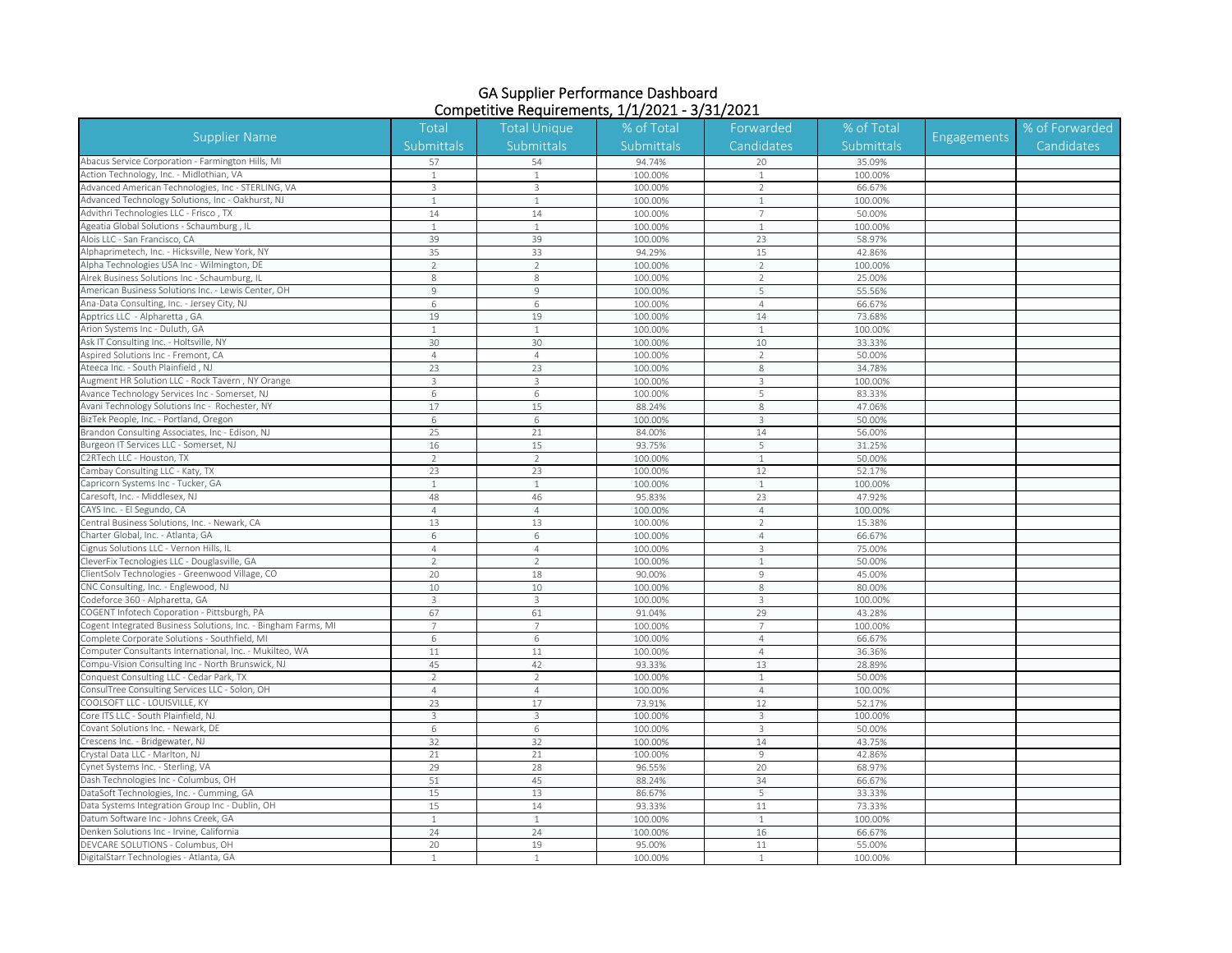| <b>Supplier Name</b>                                                                                 | <b>Total</b>             | <b>Total Unique</b> | % of Total        | Forwarded       | % of Total        | <b>Engagements</b> | % of Forwarded |
|------------------------------------------------------------------------------------------------------|--------------------------|---------------------|-------------------|-----------------|-------------------|--------------------|----------------|
|                                                                                                      | Submittals               | Submittals          | Submittals        | Candidates      | Submittals        |                    | Candidates     |
| Dillon Digitals LLC - Atlanta, GA                                                                    | 44                       | 38                  | 86.36%            | 18              | 40.91%            |                    |                |
| DIVIS SOLUTIONS INC - DUBLIN, OH                                                                     | 10                       | 10                  | 100.00%           | 6               | 60.00%            |                    |                |
| DynPro, Inc. - Raleigh, NC                                                                           | $\mathbf{1}$             | $\mathbf{1}$        | 100.00%           | $\mathbf{1}$    | 100.00%           |                    |                |
| EA Team Inc - Edison, New Jersey                                                                     | 11                       | 11                  | 100.00%           | 6               | 54.55%            |                    |                |
| Eclaro International, Inc. - New York, New York                                                      | 11                       | 11                  | 100.00%           | $7\overline{ }$ | 63.64%            |                    |                |
| COM Consulting, Inc - Plano, TX                                                                      | $\overline{1}$           | $\mathbf{1}$        | 100.00%           | 1               | 100.00%           |                    |                |
| eConsultants Inc. - Suwanee, GA                                                                      | $\overline{3}$           | $\overline{2}$      | 66.67%            | $\overline{1}$  | 33.33%            |                    |                |
| Ecovue Solutions LLC - Alpharetta, GA                                                                | 1                        | $\mathbf{1}$        | 100.00%           | $\mathbf{1}$    | 100.00%           |                    |                |
| Element Technologies INC - Piscataway, NJ                                                            | $\overline{1}$           | $\mathbf{1}$        | 100.00%           | $\mathbf{1}$    | 100.00%           |                    |                |
| eLinks LLC - Alpharetta, GA                                                                          | $\overline{1}$           | $\mathbf{1}$        | 100.00%           | $\mathbf{1}$    | 100.00%           |                    |                |
| Elite Solutions Inc - Atlanta, GA                                                                    | $\overline{4}$           | $\overline{4}$      | 100.00%           | $\overline{3}$  | 75.00%            |                    |                |
| Elite WorkForce, Inc. - Kissimmee, FL                                                                | 5                        | 5                   | 100.00%           | $\overline{2}$  | 40.00%            |                    |                |
| Enterprise Solutions, Inc. - Naperville, IL                                                          | 21                       | 21                  | 100.00%           | $\overline{7}$  | 33.33%            |                    |                |
| Interzonepro IT Solutions LLC - Mcdonough, Ga                                                        | $\overline{7}$           | $\overline{7}$      | 100.00%           | $\overline{1}$  | 14.29%            |                    |                |
| ePATHUSA Inc - West Des Moines, IA                                                                   | 27                       | 26                  | 96.30%            | 11              | 40.74%            |                    |                |
| Equi-Tek LLC - Alpharetta, GA                                                                        |                          | $\mathbf{1}$        | 100.00%           | $\mathbf{1}$    | 100.00%           |                    |                |
| ERP ANALYSTS INC - Dublin, OH                                                                        | 5                        | 5                   | 100.00%           | $\overline{3}$  | 60.00%            |                    |                |
| EsteemIT, Inc. - Cumming, GA                                                                         | 5                        | 5                   | 100.00%           | $\overline{2}$  | 40.00%            |                    |                |
| eTech Xperts LLC - Boston, MA                                                                        | 18                       | 18                  | 100.00%           | 7               | 38.89%            |                    |                |
| EZ Solutions Inc - East Windsor, NJ                                                                  |                          | 1                   | 100.00%           | 1               | 100.00%           |                    |                |
| Fast Switch- Great lakes DBA FastTek Global - Livonia, Michigan                                      |                          |                     | 100.00%           |                 | 100.00%           |                    |                |
| FloraSheaSkinCare - Atlanta, GA                                                                      | $\mathcal{G}$            | $\overline{7}$      | 77.78%            | $7\overline{ }$ | 77.78%            |                    |                |
| FNG Systems and Technology - Smyrna, GA                                                              | 9                        | $\overline{9}$      | 100.00%           | 5               | 55.56%            |                    |                |
| Focused HR Solutions, LLC - Atlanta, GA                                                              | 10                       | 10                  | 100.00%           | 7               | 70.00%            |                    |                |
| Fox Pro Technologies Inc - Dover, DE                                                                 | 6                        | 6                   | 100.00%           | $\overline{4}$  | 66.67%            |                    |                |
| Friscosys Inc. - Frisco, TX                                                                          | 25                       | 25                  | 100.00%           | 14              | 56.00%            |                    |                |
| Galaxy Software Solutions Inc - Canton, MI                                                           |                          |                     | 100.00%           | $\overline{1}$  | 100.00%           |                    |                |
| Gateway Solutions Inc - Overland Park, KS                                                            | 13                       | $\overline{7}$      | 53.85%            | 5               | 38.46%            |                    |                |
| Global IT Family LLC - North Bergen, NJ                                                              | 49                       | 49                  | 100.00%           | 34              | 69.39%            |                    |                |
| GreenByte Technologies LLC - Farmington Hills, MI                                                    |                          | $\mathbf{1}$        | 100.00%           | $\mathbf{1}$    | 100.00%           |                    |                |
| GSK SOLUTIONS INC - KATY, TEXAS                                                                      | 32                       | 31                  | 96.88%            | 15              | 46.88%            |                    |                |
| GSSR Inc - Chantilly, VA                                                                             | $\overline{2}$           | $\overline{2}$      | 100.00%           | $\overline{2}$  | 100.00%           |                    |                |
| Hallmark Global Technologies Inc. - Hauppauge, NY                                                    | $\mathcal{P}$            | $\overline{2}$      | 100.00%           | $\overline{2}$  | 100.00%           |                    |                |
| Hanker Systems Inc - Tampa, FL                                                                       | 26                       | 24                  | 92.31%            | $\overline{9}$  | 34.62%            |                    |                |
| HCL Global Systems, Inc. - Farmington, MI                                                            |                          | 1                   | 100.00%           | $\overline{1}$  |                   |                    |                |
|                                                                                                      | $\mathcal{G}$            |                     | 66.67%            | $\overline{4}$  | 100.00%           |                    |                |
| Hierarch Soft Technologies Incorporated - New York, New York<br>Hire IT People, LLC - Washington, DC | 12                       | 6<br>12             | 100.00%           | $\overline{7}$  | 44.44%<br>58.33%  |                    |                |
|                                                                                                      | 9                        |                     |                   | 2               |                   |                    |                |
| HSK Technologies Inc - Piscataway, NJ<br>Hudson Data LLC - Geneva, NY                                | $\overline{1}$           | 8<br>$\mathbf{1}$   | 88.89%<br>100.00% | $\mathbf{1}$    | 22.22%<br>100.00% |                    |                |
|                                                                                                      |                          |                     |                   |                 |                   |                    |                |
| I2U SYSTEMS, INC. - Missouri City, TX<br>Core Technologies, LLC - Frisco, TX                         | 28<br>14                 | 27<br>14            | 96.43%<br>100.00% | 12<br>7         | 42.86%<br>50.00%  |                    |                |
|                                                                                                      | 15                       |                     |                   | $\overline{7}$  |                   |                    |                |
| iCube Consultancy Services Inc. - Jacksonville, FL                                                   |                          | 15                  | 100.00%           |                 | 46.67%            |                    |                |
| IDC Technologies Inc. - Milpitas, CA                                                                 | 30                       | 28                  | 93.33%            | 12              | 40.00%            |                    |                |
| IM Practices Inc. (Dba: Jomsom Staffing Services) - Princeton, New Jersey                            | $\overline{1}$           | $\mathbf{1}$        | 100.00%           | $\mathbf{1}$    | 100.00%           |                    |                |
| Info Services LLC - Livonia, MI                                                                      | 2                        | $\overline{2}$      | 100.00%           | 2               | 100.00%           |                    |                |
| Infoshare Systems Inc - Mission Viejo, CA                                                            | 3                        | 3                   | 100.00%           | 3               | 100.00%           |                    |                |
| Infosmart Systems Inc - Frisco, TX                                                                   | $\overline{4}$           | $\overline{4}$      | 100.00%           | $\overline{2}$  | 50.00%            |                    |                |
| InfoSmart Technolgies Inc - Suwanee, GA                                                              | 10                       | 10                  | 100.00%           | $\overline{9}$  | 90.00%            |                    |                |
| Innovative Information Technologies Inc - Princeton, NJ                                              | $\overline{\phantom{a}}$ | $\overline{2}$      | 100.00%           | $\overline{2}$  | 100.00%           |                    |                |
| Inspiration Global - Hummelstown, PA                                                                 | $\mathbf{1}$             | $\mathbf{1}$        | 100.00%           | $\mathbf{1}$    | 100.00%           |                    |                |
| INSTANTSERVE LLC - Auburn, AL                                                                        | 37                       | 34                  | 91.89%            | 21              | 56.76%            |                    |                |
| Integrated Resources, Inc. - Edison, New Jersey/Middlesex                                            | 35                       | 34                  | 97.14%            | 13              | 37.14%            |                    |                |
| ntegrity Consulting, LLC - Greensboro, NC                                                            | $\overline{4}$           | $\overline{4}$      | 100.00%           | $\overline{4}$  | 100.00%           |                    |                |
| Inteletech Global Inc - Altamonte Springs, FL                                                        | $\mathbf{1}$             | $\mathbf{1}$        | 100.00%           | $\mathbf{1}$    | 100.00%           |                    |                |
| Intellect Solutions LLC - Alexandria, VA                                                             | 3                        | 3                   | 100.00%           | 3               | 100.00%           |                    |                |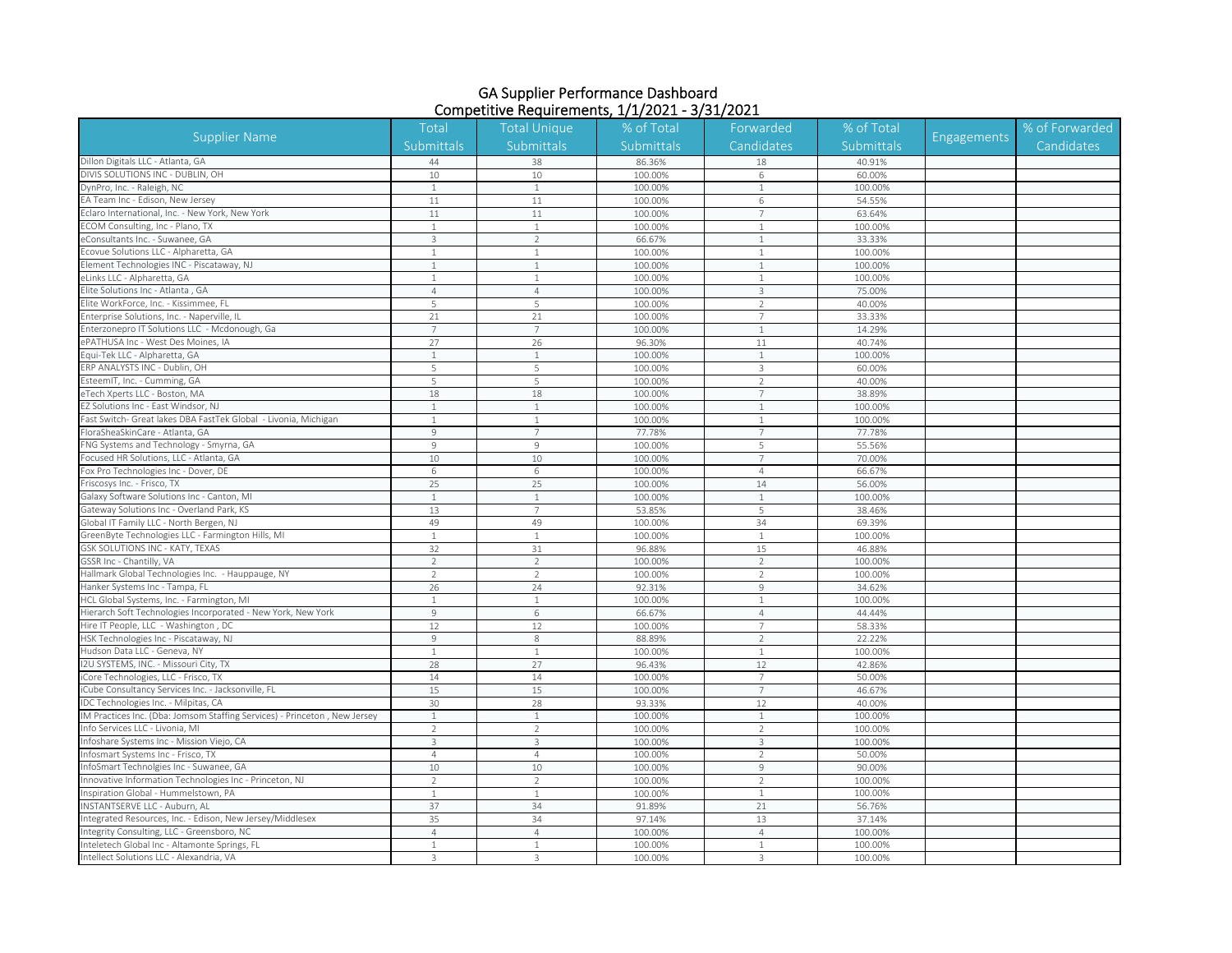| <b>Supplier Name</b>                                   | <b>Total</b>   | <b>Total Unique</b><br>Submittals | % of Total<br>Submittals | Forwarded<br>Candidates | % of Total<br>Submittals | <b>Engagements</b> | % of Forwarded |
|--------------------------------------------------------|----------------|-----------------------------------|--------------------------|-------------------------|--------------------------|--------------------|----------------|
|                                                        | Submittals     |                                   |                          |                         |                          |                    | Candidates     |
| Intellectual Capitol Inc. - Greenville, SC             | $\mathcal{D}$  | $\mathcal{D}$                     | 100.00%                  | $\mathcal{L}$           | 100.00%                  |                    |                |
| Intellibee Inc - Detroit, MI                           | 17             | 17                                | 100.00%                  | 10                      | 58.82%                   |                    |                |
| Intellyk Inc - piscataway, NJ                          | 25             | 23                                | 92.00%                   | 11                      | 44.00%                   |                    |                |
| Introlligent Inc - Sacramento, CA                      | $\overline{2}$ | $\overline{2}$                    | 100.00%                  | $\mathbf{1}$            | 50.00%                   |                    |                |
| IT Division Inc dba Apeiro Technologies - Cumming, GA  | $\overline{9}$ | 8                                 | 88.89%                   | 6                       | 66.67%                   |                    |                |
| IT Trailblazers, LLC - North Brunswick, NJ             | $\overline{2}$ | $\overline{2}$                    | 100.00%                  | $\mathbf{1}$            | 50.00%                   |                    |                |
| KBS Solutions LLC - Irving, TX                         | 28             | 27                                | 96.43%                   | 10                      | 35.71%                   |                    |                |
| Keshav Consulting Solutions, LLC - Morrisville, NC     | 6              | 6                                 | 100.00%                  | $\mathbf{3}$            | 50.00%                   |                    |                |
| Key Business Solutions, Inc. - Sacramento, CA          | 24             | 24                                | 100.00%                  | $\overline{7}$          | 29.17%                   |                    |                |
| KR3 Information Systems Inc. - Chamblee, Georgia       | $\mathcal{P}$  | $\overline{2}$                    | 100.00%                  | 2                       | 100.00%                  |                    |                |
| KR Elixir Inc - Alpharetta, GA                         | 13             | 12                                | 92.31%                   | $\overline{4}$          | 30.77%                   |                    |                |
| KSN Technologies Inc - Chesterton, IN                  | $\mathbf{3}$   | 3                                 | 100.00%                  | $\mathbf{3}$            | 100.00%                  |                    |                |
| Kyle M Morton Consulting Inc - Roswell, GA             |                |                                   | 100.00%                  | $\overline{1}$          | 100.00%                  |                    |                |
| Kyyba Inc. - Farmington Hills, MI                      | 46             | 41                                | 89.13%                   | 28                      | 60.87%                   |                    |                |
| LanceSoft Inc. - Herndon, VA                           | 34             | 31                                | 91.18%                   | 10                      | 29.41%                   |                    |                |
| Lorven Technologies, Inc - Plainsboro, NJ/Middlesex    |                | $\overline{7}$                    | 100.00%                  | 5                       | 71.43%                   |                    |                |
| Los Altos Tech, Inc. - Daly City, CA                   | $\overline{1}$ | $\mathbf{1}$                      | 100.00%                  | $\mathbf{1}$            | 100.00%                  |                    |                |
| uzon Technologies LLC - Fairfax, VA                    | $\overline{4}$ | $\overline{4}$                    | 100.00%                  | $\overline{2}$          | 50.00%                   |                    |                |
| Mahantech Corp - Charleston, WV                        | 10             | 10                                | 100.00%                  | $\overline{2}$          | 20.00%                   |                    |                |
| MasterApp Labs LLC - Alpharetta, GA                    | 66             | 59                                | 89.39%                   | 32                      | 48.48%                   |                    |                |
| Maven Workforce LLC - Jersey City, NJ                  | 24             | 23                                | 95.83%                   | $\mathcal{G}$           | 37.50%                   |                    |                |
| Maxonic, Inc. - Campbell, CA                           | 17             | 17                                | 100.00%                  | $\overline{2}$          | 11.76%                   |                    |                |
| Millennium Software, Inc. - Southfield, MI             | $\overline{3}$ | 3                                 | 100.00%                  | $\mathbf{1}$            | 33.33%                   |                    |                |
| Mindlance Inc - Union, NJ                              | 49             | 47                                | 95.92%                   | 27                      | 55.10%                   |                    |                |
| M & R Consultants Corp - Billerica, MA                 | $\overline{3}$ | $\overline{3}$                    | 100.00%                  | $\mathbf{3}$            | 100.00%                  |                    |                |
| Msys Inc - Cary, NC                                    | $\overline{9}$ | 9                                 | 100.00%                  | 6                       | 66.67%                   |                    |                |
| My3Tech Inc - Pierre, SD                               | $\overline{4}$ | $\overline{4}$                    | 100.00%                  | $_{3}$                  | 75.00%                   |                    |                |
| Navayuga Infotech LLC - Atlanta, GA                    | 5              | 5                                 | 100.00%                  | $_{3}$                  | 60.00%                   |                    |                |
| NEW ERA CONSULTING SERVICES INC - FARMINGTON HILLS, MI | 27             | 26                                | 96.30%                   | 13                      | 48.15%                   |                    |                |
| New York Global Consultants Inc. - Uniondale, NY       | 13             | 13                                | 100.00%                  | 6                       | 46.15%                   |                    |                |
| New York Technology Partners, Inc - Jersey City, NJ    | $\overline{4}$ | $\overline{4}$                    | 100.00%                  | $\overline{4}$          | 100.00%                  |                    |                |
| Nextgen Consulting Inc - Peachtree Corners, GA         | $\overline{1}$ | $\mathbf{1}$                      | 100.00%                  | $\mathbf{1}$            | 100.00%                  |                    |                |
| Niktor LLC - Plainville, CT                            | $\mathcal{P}$  | $\overline{2}$                    | 100.00%                  | $\overline{2}$          | 100.00%                  |                    |                |
| Noblesoft Solutions, Inc. - Langhorne, PA              | 11             | 9                                 | 81.82%                   | 10                      | 90.91%                   |                    |                |
| Nolan International LLC - Powder Springs, GA           |                | 1                                 | 100.00%                  | $\overline{1}$          | 100.00%                  |                    |                |
| NovaLink Solutions LLC - Duluth, GA                    | 16             | 16                                | 100.00%                  | $\overline{7}$          | 43.75%                   |                    |                |
| Numbers Only, Inc - Hurst, TX                          | $\overline{2}$ | $\overline{2}$                    | 100.00%                  | $\mathbf{1}$            | 50.00%                   |                    |                |
| Objects On Net Inc - Fayetteville, GA                  | $\mathbf{1}$   | $\mathbf{1}$                      | 100.00%                  | 1                       | 100.00%                  |                    |                |
| Onsite IT Advisors LLC - Alpharetta, GA                | 14             | 14                                | 100.00%                  | 3                       | 21.43%                   |                    |                |
| Orpine Inc - Alpharetta, GA                            | $\overline{1}$ | $\mathbf{1}$                      | 100.00%                  | $\mathbf{1}$            | 100.00%                  |                    |                |
| Paramount Software Solutions - Alpharetta, GA          | 16             | 16                                | 100.00%                  | $\mathcal{G}$           | 56.25%                   |                    |                |
| Parsetek Inc - Chantilly, VA                           | 26             | 23                                | 88.46%                   | 13                      | 50.00%                   |                    |                |
| Peak Technical Consulting - Pittsburgh, PA             | $\overline{4}$ | $\overline{4}$                    | 100.00%                  | $\overline{2}$          | 50.00%                   |                    |                |
| PeopleCorp America Inc. - Stafford, VA                 | $\mathcal{P}$  | $\mathfrak{D}$                    | 100.00%                  | $\overline{2}$          | 100.00%                  |                    |                |
| Positive Group LLC - Alpharetta, GA                    | 12             | 12                                | 100.00%                  | 8                       | 66.67%                   |                    |                |
| PROLIM Global Corporation - Plano, TX                  | $\overline{4}$ | 3                                 | 75.00%                   | $\mathbf{1}$            | 25.00%                   |                    |                |
| PSR Associates Inc - Atlanta, GA                       | 12             | 12                                | 100.00%                  | $\mathbf{3}$            | 25.00%                   |                    |                |
| R2 Technologies Corporation - Alpharetta, GA           | 9              | 9                                 | 100.00%                  | 5                       | 55.56%                   |                    |                |
| RadGov, Inc. - FORT LAUDERDALE, FL                     | 60             | 57                                | 95.00%                   | 32                      | 53.33%                   |                    |                |
| Rang Technologies Inc - Piscataway, NJ                 | $\mathsf{9}$   | 9                                 | 100.00%                  | $\mathbf{3}$            | 33.33%                   |                    |                |
| RapidIT INC - Alpharetta, GA                           | 15             | 15                                | 100.00%                  | $\overline{9}$          | 60.00%                   |                    |                |
| Realsoft Technologies LLC - Herndon, VA                | $\mathcal{D}$  | $\overline{2}$                    | 100.00%                  | $\mathbf{1}$            | 50.00%                   |                    |                |
| RedSalsa Technologies, Inc - Princeton, NJ             | $\overline{9}$ | 9                                 | 100.00%                  | 5                       | 55.56%                   |                    |                |
| Reliable Software Resources, Inc. - Northville, MI     | 12             | 12                                | 100.00%                  | 8                       | 66.67%                   |                    |                |
| Resourcesoft, Inc. - Marlborough, Massachusetts        | 13             | 13                                | 100.00%                  | 5                       | 38.46%                   |                    |                |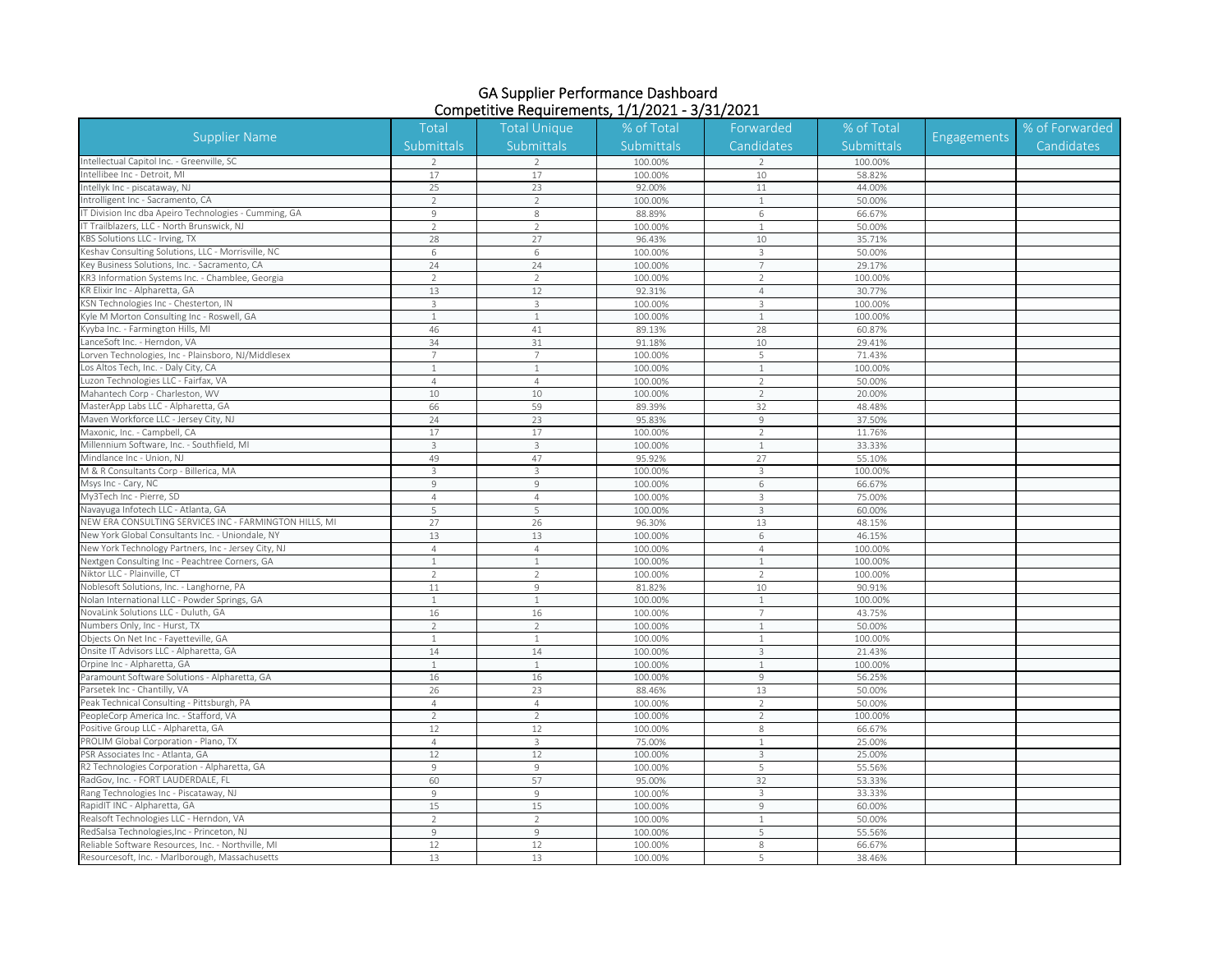| Submittals<br>Submittals<br>Submittals<br>Candidates<br>Submittals<br>Candidates<br>RICEFW Technologies. Inc. - Okemos, MI<br>50<br>92.00%<br>58.00%<br>46<br>29<br>Rivi Consulting Group LLC - Duluth, GA<br>100.00%<br>42.86%<br>3<br>Rose International Inc. - Chesterfield, MO<br>42<br>42<br>100.00%<br>18<br>42.86%<br>Rwaltz Software Services Group Inc - Alpharetta, GA<br>$\mathbf{1}$<br>100.00%<br>$\mathbf{1}$<br>100.00%<br>$\mathbf{1}$<br>Saigan Technologies, Inc. - Kansas City, MO<br>100.00%<br>$\mathbf{1}$<br>100.00%<br>$\overline{1}$<br>$\mathbf{1}$<br>amprasoft LLC - Alpharetta, GA<br>100.00%<br>100.00%<br>$\mathbf{1}$<br>$\mathbf{1}$<br>1<br>Samurai Infotech LLC - Cumming, GA<br>$\overline{\phantom{a}}$<br>$\overline{2}$<br>100.00%<br>$\mathbf{1}$<br>50.00%<br>Sapphire Software Solutions Inc - Ashburn, VA<br>$\overline{2}$<br>100.00%<br>$\overline{2}$<br>$\overline{2}$<br>100.00%<br>54.55%<br>SAPPHIRUS SYSTEMS - ATLANTA, GA<br>11<br>11<br>100.00%<br>6<br>Serigor Inc - Baltimore, MD<br>100.00%<br>11<br>$11\,$<br>3<br>27.27%<br>SIARAA TECHNOLOGIES - Princeton, New Jersey/Middlesex<br>14<br>14<br>100.00%<br>$7\overline{ }$<br>50.00%<br>Sira Consulting Corp - Houston, TX<br>26<br>23<br>88.46%<br>14<br>53.85%<br>kyBridge Global Inc - Atlanta, GA<br>$\overline{4}$<br>100.00%<br>$\overline{4}$<br>100.00%<br>$\overline{4}$<br>SMART IT PROS Inc - Rochester, MI<br>11<br>$11\,$<br>6<br>54.55%<br>100.00%<br>mart Source Technologies - North Brunswick, NJ<br>41<br>37<br>90.24%<br>19<br>46.34%<br>mit Solutions us Inc - Bradenton, Florida<br>8<br>100.00%<br>$\overline{4}$<br>50.00%<br>8<br>Software People Inc - Smithtown, NY<br>41<br>38<br>92.68%<br>20<br>48.78%<br>oftware Technology, Inc - Princeton, NJ<br>8<br>8<br>100.00%<br>3<br>37.50%<br>SohanIT Inc - Omaha, NE<br>12<br>12<br>100.00%<br>$\overline{4}$<br>33.33%<br>Solaris Infotech LLC - Warminster, PA<br>83.33%<br>83.33%<br>5<br>5<br>6<br>S P A Enterprise Services Inc - Cumming, GA<br>100.00%<br>50.00%<br>$\overline{4}$<br>$\overline{4}$<br>$\overline{2}$<br>Staffing Technologies, LLC - Alpharetta, GA<br>100.00%<br>100.00%<br>$\mathbf{1}$<br>$\mathbf{1}$<br>$\mathbf{1}$<br>STM Consulting Inc. - Claymont, DE<br>12<br>100.00%<br>75.00%<br>12<br>$\overline{9}$<br>SUPER TECHNOLOGY SOLUTIONS - GREEN BROOK, NJ<br>100.00%<br>$\mathbf{1}$<br>100.00%<br>$\overline{1}$<br>$\mathbf{1}$<br>Swift Strategic Solutions Inc - Irvine, CA<br>14<br>13<br>92.86%<br>50.00%<br>$7\overline{ }$<br>SYMBIOUN TECHNOLOGIES INC - Marietta, GA<br>$\overline{7}$<br>5<br>$\overline{7}$<br>100.00%<br>71.43%<br>ynaptein Solutions, INC. - Mclean, VA<br>100.00%<br>66.67%<br>6<br>$\overline{4}$<br>6<br>SYSTEMDOMAIN - Naperville, II<br>$\overline{1}$<br>$\mathbf{1}$<br>100.00%<br>$\mathbf{1}$<br>100.00%<br>System Soft Technologies, LLC - Clearwater, FL<br>14<br>11<br>78.57%<br>$\,8\,$<br>57.14%<br>alenTech Digital LLC - Reston, VA<br>14<br>10<br>14<br>100.00%<br>71.43%<br>TALENT Technical Services dba TALENT Software Services Inc - St. Paul, MN<br>57.14%<br>7<br>$\overline{7}$<br>100.00%<br>$\overline{4}$<br>echMatrix Inc - North Brunswick, NJ<br>8<br>100.00%<br>5<br>62.50%<br>8<br>echnocraft Solutions LLC - Hilliard, OH<br>$10\,$<br>10<br>100.00%<br>6<br>60.00%<br>echridge Inc. - Frisco, TX<br>100.00%<br>50.00%<br>6<br>6<br>3<br>Tech Tammina LLC - Chantilly, VA<br>11<br>11<br>100.00%<br>8<br>72.73%<br>Tek-Pal LLC - Roswell, GA<br>17<br>17<br>100.00%<br>6<br>35.29%<br>ekWissen LLC - Ann Arbor, MI<br>48.78%<br>41<br>41<br>100.00%<br>20<br>The BSST Software Group Inc d/b/a The Boston Group - Northborough, MA<br>7<br>$\overline{7}$<br>100.00%<br>$\overline{3}$<br>42.86%<br>Think Development Systems Inc. - Norcross, GA<br>100.00%<br>100.00%<br>$\overline{\phantom{a}}$<br>$\overline{2}$<br>$\overline{2}$<br>ouchworld, Inc. - Farmington Hills, MI<br>$\overline{7}$<br>100.00%<br>5<br>71.43%<br>$\overline{7}$<br><b>TTS Solutions, Inc - Austin, Texas</b><br>100.00%<br>28.57%<br>7<br>7<br>2<br>Universal Business Solutions, LLC - Alpharetta, GA<br>$\overline{2}$<br>$\overline{\phantom{a}}$<br>100.00%<br>$\overline{2}$<br>100.00%<br>USM Business Systems, Inc - Chantilly, VA<br>17<br>17<br>$7\overline{ }$<br>100.00%<br>41.18%<br>US Tech Solutions, Inc. - Jersey City, NJ<br>73<br>100.00%<br>39<br>53.42%<br>73<br>14<br>13<br>57.14%<br>Vastek Group - San Diego, CA<br>92.86%<br>$\,8\,$<br>VC ERP Consulting, Inc. - Plano, Texas<br>100.00%<br>50.00%<br>$\overline{2}$<br>$\overline{2}$<br>$\mathbf{1}$<br>VENTURES UNLIMITED INC - Mt Laurel, NJ<br>44<br>52<br>84.62%<br>26<br>50.00%<br>V Group, Inc. - Cranbury, NJ<br>15<br>93.75%<br>16<br>6<br>37.50%<br>Vishnow LLC - Alpharetta, GA<br>$\mathbf{1}$<br>100.00%<br>$\mathbf{1}$<br>100.00%<br>$\mathbf{1}$<br>VLS Systems Inc - Chantilly, VA<br>100.00%<br>$\mathbf{1}$<br>$\mathbf{1}$<br>100.00%<br>1<br>Voto Consulting LLC - North Brunswick, NJ<br>100.00%<br>100.00%<br>1<br>$\mathbf{1}$<br>$\overline{1}$<br>V-Soft Consulting Group - Louisville, KY<br>41<br>40<br>97.56%<br>23<br>56.10%<br>Wall Street Consulting Services LLC - Princeton, NJ<br>$\overline{2}$<br>100.00%<br>$\overline{2}$<br>100.00%<br>$\mathfrak{D}$<br>Workcog Inc - Frisco, Texas<br>$\mathbf{1}$<br>100.00%<br>100.00%<br>$\overline{1}$<br>$\mathbf{1}$<br>Yashco Systems, Inc - Hilliard, OH<br>100.00%<br>100.00%<br>$\mathbf{1}$<br>$\mathbf{1}$<br>1 | <b>Supplier Name</b> | Total | <b>Total Unique</b> | % of Total | Forwarded | % of Total | <b>Engagements</b> | % of Forwarded |
|-------------------------------------------------------------------------------------------------------------------------------------------------------------------------------------------------------------------------------------------------------------------------------------------------------------------------------------------------------------------------------------------------------------------------------------------------------------------------------------------------------------------------------------------------------------------------------------------------------------------------------------------------------------------------------------------------------------------------------------------------------------------------------------------------------------------------------------------------------------------------------------------------------------------------------------------------------------------------------------------------------------------------------------------------------------------------------------------------------------------------------------------------------------------------------------------------------------------------------------------------------------------------------------------------------------------------------------------------------------------------------------------------------------------------------------------------------------------------------------------------------------------------------------------------------------------------------------------------------------------------------------------------------------------------------------------------------------------------------------------------------------------------------------------------------------------------------------------------------------------------------------------------------------------------------------------------------------------------------------------------------------------------------------------------------------------------------------------------------------------------------------------------------------------------------------------------------------------------------------------------------------------------------------------------------------------------------------------------------------------------------------------------------------------------------------------------------------------------------------------------------------------------------------------------------------------------------------------------------------------------------------------------------------------------------------------------------------------------------------------------------------------------------------------------------------------------------------------------------------------------------------------------------------------------------------------------------------------------------------------------------------------------------------------------------------------------------------------------------------------------------------------------------------------------------------------------------------------------------------------------------------------------------------------------------------------------------------------------------------------------------------------------------------------------------------------------------------------------------------------------------------------------------------------------------------------------------------------------------------------------------------------------------------------------------------------------------------------------------------------------------------------------------------------------------------------------------------------------------------------------------------------------------------------------------------------------------------------------------------------------------------------------------------------------------------------------------------------------------------------------------------------------------------------------------------------------------------------------------------------------------------------------------------------------------------------------------------------------------------------------------------------------------------------------------------------------------------------------------------------------------------------------------------------------------------------------------------------------------------------------------------------------------------------------------------------------------------------------------------------------------------------------------------------------------------------------------------------------------------------------------------------------------------------------------------------------------------------------------------------------------------------------------------------------------------------------------------------------------------------------------------------------------------------------------------------------------------------------------------------------------------------------------------------------------------------------------------------------------------------------------------------------------------------------------------------------------------------------------------------------------------------------------------------------------|----------------------|-------|---------------------|------------|-----------|------------|--------------------|----------------|
|                                                                                                                                                                                                                                                                                                                                                                                                                                                                                                                                                                                                                                                                                                                                                                                                                                                                                                                                                                                                                                                                                                                                                                                                                                                                                                                                                                                                                                                                                                                                                                                                                                                                                                                                                                                                                                                                                                                                                                                                                                                                                                                                                                                                                                                                                                                                                                                                                                                                                                                                                                                                                                                                                                                                                                                                                                                                                                                                                                                                                                                                                                                                                                                                                                                                                                                                                                                                                                                                                                                                                                                                                                                                                                                                                                                                                                                                                                                                                                                                                                                                                                                                                                                                                                                                                                                                                                                                                                                                                                                                                                                                                                                                                                                                                                                                                                                                                                                                                                                                                                                                                                                                                                                                                                                                                                                                                                                                                                                                                                                                                       |                      |       |                     |            |           |            |                    |                |
|                                                                                                                                                                                                                                                                                                                                                                                                                                                                                                                                                                                                                                                                                                                                                                                                                                                                                                                                                                                                                                                                                                                                                                                                                                                                                                                                                                                                                                                                                                                                                                                                                                                                                                                                                                                                                                                                                                                                                                                                                                                                                                                                                                                                                                                                                                                                                                                                                                                                                                                                                                                                                                                                                                                                                                                                                                                                                                                                                                                                                                                                                                                                                                                                                                                                                                                                                                                                                                                                                                                                                                                                                                                                                                                                                                                                                                                                                                                                                                                                                                                                                                                                                                                                                                                                                                                                                                                                                                                                                                                                                                                                                                                                                                                                                                                                                                                                                                                                                                                                                                                                                                                                                                                                                                                                                                                                                                                                                                                                                                                                                       |                      |       |                     |            |           |            |                    |                |
|                                                                                                                                                                                                                                                                                                                                                                                                                                                                                                                                                                                                                                                                                                                                                                                                                                                                                                                                                                                                                                                                                                                                                                                                                                                                                                                                                                                                                                                                                                                                                                                                                                                                                                                                                                                                                                                                                                                                                                                                                                                                                                                                                                                                                                                                                                                                                                                                                                                                                                                                                                                                                                                                                                                                                                                                                                                                                                                                                                                                                                                                                                                                                                                                                                                                                                                                                                                                                                                                                                                                                                                                                                                                                                                                                                                                                                                                                                                                                                                                                                                                                                                                                                                                                                                                                                                                                                                                                                                                                                                                                                                                                                                                                                                                                                                                                                                                                                                                                                                                                                                                                                                                                                                                                                                                                                                                                                                                                                                                                                                                                       |                      |       |                     |            |           |            |                    |                |
|                                                                                                                                                                                                                                                                                                                                                                                                                                                                                                                                                                                                                                                                                                                                                                                                                                                                                                                                                                                                                                                                                                                                                                                                                                                                                                                                                                                                                                                                                                                                                                                                                                                                                                                                                                                                                                                                                                                                                                                                                                                                                                                                                                                                                                                                                                                                                                                                                                                                                                                                                                                                                                                                                                                                                                                                                                                                                                                                                                                                                                                                                                                                                                                                                                                                                                                                                                                                                                                                                                                                                                                                                                                                                                                                                                                                                                                                                                                                                                                                                                                                                                                                                                                                                                                                                                                                                                                                                                                                                                                                                                                                                                                                                                                                                                                                                                                                                                                                                                                                                                                                                                                                                                                                                                                                                                                                                                                                                                                                                                                                                       |                      |       |                     |            |           |            |                    |                |
|                                                                                                                                                                                                                                                                                                                                                                                                                                                                                                                                                                                                                                                                                                                                                                                                                                                                                                                                                                                                                                                                                                                                                                                                                                                                                                                                                                                                                                                                                                                                                                                                                                                                                                                                                                                                                                                                                                                                                                                                                                                                                                                                                                                                                                                                                                                                                                                                                                                                                                                                                                                                                                                                                                                                                                                                                                                                                                                                                                                                                                                                                                                                                                                                                                                                                                                                                                                                                                                                                                                                                                                                                                                                                                                                                                                                                                                                                                                                                                                                                                                                                                                                                                                                                                                                                                                                                                                                                                                                                                                                                                                                                                                                                                                                                                                                                                                                                                                                                                                                                                                                                                                                                                                                                                                                                                                                                                                                                                                                                                                                                       |                      |       |                     |            |           |            |                    |                |
|                                                                                                                                                                                                                                                                                                                                                                                                                                                                                                                                                                                                                                                                                                                                                                                                                                                                                                                                                                                                                                                                                                                                                                                                                                                                                                                                                                                                                                                                                                                                                                                                                                                                                                                                                                                                                                                                                                                                                                                                                                                                                                                                                                                                                                                                                                                                                                                                                                                                                                                                                                                                                                                                                                                                                                                                                                                                                                                                                                                                                                                                                                                                                                                                                                                                                                                                                                                                                                                                                                                                                                                                                                                                                                                                                                                                                                                                                                                                                                                                                                                                                                                                                                                                                                                                                                                                                                                                                                                                                                                                                                                                                                                                                                                                                                                                                                                                                                                                                                                                                                                                                                                                                                                                                                                                                                                                                                                                                                                                                                                                                       |                      |       |                     |            |           |            |                    |                |
|                                                                                                                                                                                                                                                                                                                                                                                                                                                                                                                                                                                                                                                                                                                                                                                                                                                                                                                                                                                                                                                                                                                                                                                                                                                                                                                                                                                                                                                                                                                                                                                                                                                                                                                                                                                                                                                                                                                                                                                                                                                                                                                                                                                                                                                                                                                                                                                                                                                                                                                                                                                                                                                                                                                                                                                                                                                                                                                                                                                                                                                                                                                                                                                                                                                                                                                                                                                                                                                                                                                                                                                                                                                                                                                                                                                                                                                                                                                                                                                                                                                                                                                                                                                                                                                                                                                                                                                                                                                                                                                                                                                                                                                                                                                                                                                                                                                                                                                                                                                                                                                                                                                                                                                                                                                                                                                                                                                                                                                                                                                                                       |                      |       |                     |            |           |            |                    |                |
|                                                                                                                                                                                                                                                                                                                                                                                                                                                                                                                                                                                                                                                                                                                                                                                                                                                                                                                                                                                                                                                                                                                                                                                                                                                                                                                                                                                                                                                                                                                                                                                                                                                                                                                                                                                                                                                                                                                                                                                                                                                                                                                                                                                                                                                                                                                                                                                                                                                                                                                                                                                                                                                                                                                                                                                                                                                                                                                                                                                                                                                                                                                                                                                                                                                                                                                                                                                                                                                                                                                                                                                                                                                                                                                                                                                                                                                                                                                                                                                                                                                                                                                                                                                                                                                                                                                                                                                                                                                                                                                                                                                                                                                                                                                                                                                                                                                                                                                                                                                                                                                                                                                                                                                                                                                                                                                                                                                                                                                                                                                                                       |                      |       |                     |            |           |            |                    |                |
|                                                                                                                                                                                                                                                                                                                                                                                                                                                                                                                                                                                                                                                                                                                                                                                                                                                                                                                                                                                                                                                                                                                                                                                                                                                                                                                                                                                                                                                                                                                                                                                                                                                                                                                                                                                                                                                                                                                                                                                                                                                                                                                                                                                                                                                                                                                                                                                                                                                                                                                                                                                                                                                                                                                                                                                                                                                                                                                                                                                                                                                                                                                                                                                                                                                                                                                                                                                                                                                                                                                                                                                                                                                                                                                                                                                                                                                                                                                                                                                                                                                                                                                                                                                                                                                                                                                                                                                                                                                                                                                                                                                                                                                                                                                                                                                                                                                                                                                                                                                                                                                                                                                                                                                                                                                                                                                                                                                                                                                                                                                                                       |                      |       |                     |            |           |            |                    |                |
|                                                                                                                                                                                                                                                                                                                                                                                                                                                                                                                                                                                                                                                                                                                                                                                                                                                                                                                                                                                                                                                                                                                                                                                                                                                                                                                                                                                                                                                                                                                                                                                                                                                                                                                                                                                                                                                                                                                                                                                                                                                                                                                                                                                                                                                                                                                                                                                                                                                                                                                                                                                                                                                                                                                                                                                                                                                                                                                                                                                                                                                                                                                                                                                                                                                                                                                                                                                                                                                                                                                                                                                                                                                                                                                                                                                                                                                                                                                                                                                                                                                                                                                                                                                                                                                                                                                                                                                                                                                                                                                                                                                                                                                                                                                                                                                                                                                                                                                                                                                                                                                                                                                                                                                                                                                                                                                                                                                                                                                                                                                                                       |                      |       |                     |            |           |            |                    |                |
|                                                                                                                                                                                                                                                                                                                                                                                                                                                                                                                                                                                                                                                                                                                                                                                                                                                                                                                                                                                                                                                                                                                                                                                                                                                                                                                                                                                                                                                                                                                                                                                                                                                                                                                                                                                                                                                                                                                                                                                                                                                                                                                                                                                                                                                                                                                                                                                                                                                                                                                                                                                                                                                                                                                                                                                                                                                                                                                                                                                                                                                                                                                                                                                                                                                                                                                                                                                                                                                                                                                                                                                                                                                                                                                                                                                                                                                                                                                                                                                                                                                                                                                                                                                                                                                                                                                                                                                                                                                                                                                                                                                                                                                                                                                                                                                                                                                                                                                                                                                                                                                                                                                                                                                                                                                                                                                                                                                                                                                                                                                                                       |                      |       |                     |            |           |            |                    |                |
|                                                                                                                                                                                                                                                                                                                                                                                                                                                                                                                                                                                                                                                                                                                                                                                                                                                                                                                                                                                                                                                                                                                                                                                                                                                                                                                                                                                                                                                                                                                                                                                                                                                                                                                                                                                                                                                                                                                                                                                                                                                                                                                                                                                                                                                                                                                                                                                                                                                                                                                                                                                                                                                                                                                                                                                                                                                                                                                                                                                                                                                                                                                                                                                                                                                                                                                                                                                                                                                                                                                                                                                                                                                                                                                                                                                                                                                                                                                                                                                                                                                                                                                                                                                                                                                                                                                                                                                                                                                                                                                                                                                                                                                                                                                                                                                                                                                                                                                                                                                                                                                                                                                                                                                                                                                                                                                                                                                                                                                                                                                                                       |                      |       |                     |            |           |            |                    |                |
|                                                                                                                                                                                                                                                                                                                                                                                                                                                                                                                                                                                                                                                                                                                                                                                                                                                                                                                                                                                                                                                                                                                                                                                                                                                                                                                                                                                                                                                                                                                                                                                                                                                                                                                                                                                                                                                                                                                                                                                                                                                                                                                                                                                                                                                                                                                                                                                                                                                                                                                                                                                                                                                                                                                                                                                                                                                                                                                                                                                                                                                                                                                                                                                                                                                                                                                                                                                                                                                                                                                                                                                                                                                                                                                                                                                                                                                                                                                                                                                                                                                                                                                                                                                                                                                                                                                                                                                                                                                                                                                                                                                                                                                                                                                                                                                                                                                                                                                                                                                                                                                                                                                                                                                                                                                                                                                                                                                                                                                                                                                                                       |                      |       |                     |            |           |            |                    |                |
|                                                                                                                                                                                                                                                                                                                                                                                                                                                                                                                                                                                                                                                                                                                                                                                                                                                                                                                                                                                                                                                                                                                                                                                                                                                                                                                                                                                                                                                                                                                                                                                                                                                                                                                                                                                                                                                                                                                                                                                                                                                                                                                                                                                                                                                                                                                                                                                                                                                                                                                                                                                                                                                                                                                                                                                                                                                                                                                                                                                                                                                                                                                                                                                                                                                                                                                                                                                                                                                                                                                                                                                                                                                                                                                                                                                                                                                                                                                                                                                                                                                                                                                                                                                                                                                                                                                                                                                                                                                                                                                                                                                                                                                                                                                                                                                                                                                                                                                                                                                                                                                                                                                                                                                                                                                                                                                                                                                                                                                                                                                                                       |                      |       |                     |            |           |            |                    |                |
|                                                                                                                                                                                                                                                                                                                                                                                                                                                                                                                                                                                                                                                                                                                                                                                                                                                                                                                                                                                                                                                                                                                                                                                                                                                                                                                                                                                                                                                                                                                                                                                                                                                                                                                                                                                                                                                                                                                                                                                                                                                                                                                                                                                                                                                                                                                                                                                                                                                                                                                                                                                                                                                                                                                                                                                                                                                                                                                                                                                                                                                                                                                                                                                                                                                                                                                                                                                                                                                                                                                                                                                                                                                                                                                                                                                                                                                                                                                                                                                                                                                                                                                                                                                                                                                                                                                                                                                                                                                                                                                                                                                                                                                                                                                                                                                                                                                                                                                                                                                                                                                                                                                                                                                                                                                                                                                                                                                                                                                                                                                                                       |                      |       |                     |            |           |            |                    |                |
|                                                                                                                                                                                                                                                                                                                                                                                                                                                                                                                                                                                                                                                                                                                                                                                                                                                                                                                                                                                                                                                                                                                                                                                                                                                                                                                                                                                                                                                                                                                                                                                                                                                                                                                                                                                                                                                                                                                                                                                                                                                                                                                                                                                                                                                                                                                                                                                                                                                                                                                                                                                                                                                                                                                                                                                                                                                                                                                                                                                                                                                                                                                                                                                                                                                                                                                                                                                                                                                                                                                                                                                                                                                                                                                                                                                                                                                                                                                                                                                                                                                                                                                                                                                                                                                                                                                                                                                                                                                                                                                                                                                                                                                                                                                                                                                                                                                                                                                                                                                                                                                                                                                                                                                                                                                                                                                                                                                                                                                                                                                                                       |                      |       |                     |            |           |            |                    |                |
|                                                                                                                                                                                                                                                                                                                                                                                                                                                                                                                                                                                                                                                                                                                                                                                                                                                                                                                                                                                                                                                                                                                                                                                                                                                                                                                                                                                                                                                                                                                                                                                                                                                                                                                                                                                                                                                                                                                                                                                                                                                                                                                                                                                                                                                                                                                                                                                                                                                                                                                                                                                                                                                                                                                                                                                                                                                                                                                                                                                                                                                                                                                                                                                                                                                                                                                                                                                                                                                                                                                                                                                                                                                                                                                                                                                                                                                                                                                                                                                                                                                                                                                                                                                                                                                                                                                                                                                                                                                                                                                                                                                                                                                                                                                                                                                                                                                                                                                                                                                                                                                                                                                                                                                                                                                                                                                                                                                                                                                                                                                                                       |                      |       |                     |            |           |            |                    |                |
|                                                                                                                                                                                                                                                                                                                                                                                                                                                                                                                                                                                                                                                                                                                                                                                                                                                                                                                                                                                                                                                                                                                                                                                                                                                                                                                                                                                                                                                                                                                                                                                                                                                                                                                                                                                                                                                                                                                                                                                                                                                                                                                                                                                                                                                                                                                                                                                                                                                                                                                                                                                                                                                                                                                                                                                                                                                                                                                                                                                                                                                                                                                                                                                                                                                                                                                                                                                                                                                                                                                                                                                                                                                                                                                                                                                                                                                                                                                                                                                                                                                                                                                                                                                                                                                                                                                                                                                                                                                                                                                                                                                                                                                                                                                                                                                                                                                                                                                                                                                                                                                                                                                                                                                                                                                                                                                                                                                                                                                                                                                                                       |                      |       |                     |            |           |            |                    |                |
|                                                                                                                                                                                                                                                                                                                                                                                                                                                                                                                                                                                                                                                                                                                                                                                                                                                                                                                                                                                                                                                                                                                                                                                                                                                                                                                                                                                                                                                                                                                                                                                                                                                                                                                                                                                                                                                                                                                                                                                                                                                                                                                                                                                                                                                                                                                                                                                                                                                                                                                                                                                                                                                                                                                                                                                                                                                                                                                                                                                                                                                                                                                                                                                                                                                                                                                                                                                                                                                                                                                                                                                                                                                                                                                                                                                                                                                                                                                                                                                                                                                                                                                                                                                                                                                                                                                                                                                                                                                                                                                                                                                                                                                                                                                                                                                                                                                                                                                                                                                                                                                                                                                                                                                                                                                                                                                                                                                                                                                                                                                                                       |                      |       |                     |            |           |            |                    |                |
|                                                                                                                                                                                                                                                                                                                                                                                                                                                                                                                                                                                                                                                                                                                                                                                                                                                                                                                                                                                                                                                                                                                                                                                                                                                                                                                                                                                                                                                                                                                                                                                                                                                                                                                                                                                                                                                                                                                                                                                                                                                                                                                                                                                                                                                                                                                                                                                                                                                                                                                                                                                                                                                                                                                                                                                                                                                                                                                                                                                                                                                                                                                                                                                                                                                                                                                                                                                                                                                                                                                                                                                                                                                                                                                                                                                                                                                                                                                                                                                                                                                                                                                                                                                                                                                                                                                                                                                                                                                                                                                                                                                                                                                                                                                                                                                                                                                                                                                                                                                                                                                                                                                                                                                                                                                                                                                                                                                                                                                                                                                                                       |                      |       |                     |            |           |            |                    |                |
|                                                                                                                                                                                                                                                                                                                                                                                                                                                                                                                                                                                                                                                                                                                                                                                                                                                                                                                                                                                                                                                                                                                                                                                                                                                                                                                                                                                                                                                                                                                                                                                                                                                                                                                                                                                                                                                                                                                                                                                                                                                                                                                                                                                                                                                                                                                                                                                                                                                                                                                                                                                                                                                                                                                                                                                                                                                                                                                                                                                                                                                                                                                                                                                                                                                                                                                                                                                                                                                                                                                                                                                                                                                                                                                                                                                                                                                                                                                                                                                                                                                                                                                                                                                                                                                                                                                                                                                                                                                                                                                                                                                                                                                                                                                                                                                                                                                                                                                                                                                                                                                                                                                                                                                                                                                                                                                                                                                                                                                                                                                                                       |                      |       |                     |            |           |            |                    |                |
|                                                                                                                                                                                                                                                                                                                                                                                                                                                                                                                                                                                                                                                                                                                                                                                                                                                                                                                                                                                                                                                                                                                                                                                                                                                                                                                                                                                                                                                                                                                                                                                                                                                                                                                                                                                                                                                                                                                                                                                                                                                                                                                                                                                                                                                                                                                                                                                                                                                                                                                                                                                                                                                                                                                                                                                                                                                                                                                                                                                                                                                                                                                                                                                                                                                                                                                                                                                                                                                                                                                                                                                                                                                                                                                                                                                                                                                                                                                                                                                                                                                                                                                                                                                                                                                                                                                                                                                                                                                                                                                                                                                                                                                                                                                                                                                                                                                                                                                                                                                                                                                                                                                                                                                                                                                                                                                                                                                                                                                                                                                                                       |                      |       |                     |            |           |            |                    |                |
|                                                                                                                                                                                                                                                                                                                                                                                                                                                                                                                                                                                                                                                                                                                                                                                                                                                                                                                                                                                                                                                                                                                                                                                                                                                                                                                                                                                                                                                                                                                                                                                                                                                                                                                                                                                                                                                                                                                                                                                                                                                                                                                                                                                                                                                                                                                                                                                                                                                                                                                                                                                                                                                                                                                                                                                                                                                                                                                                                                                                                                                                                                                                                                                                                                                                                                                                                                                                                                                                                                                                                                                                                                                                                                                                                                                                                                                                                                                                                                                                                                                                                                                                                                                                                                                                                                                                                                                                                                                                                                                                                                                                                                                                                                                                                                                                                                                                                                                                                                                                                                                                                                                                                                                                                                                                                                                                                                                                                                                                                                                                                       |                      |       |                     |            |           |            |                    |                |
|                                                                                                                                                                                                                                                                                                                                                                                                                                                                                                                                                                                                                                                                                                                                                                                                                                                                                                                                                                                                                                                                                                                                                                                                                                                                                                                                                                                                                                                                                                                                                                                                                                                                                                                                                                                                                                                                                                                                                                                                                                                                                                                                                                                                                                                                                                                                                                                                                                                                                                                                                                                                                                                                                                                                                                                                                                                                                                                                                                                                                                                                                                                                                                                                                                                                                                                                                                                                                                                                                                                                                                                                                                                                                                                                                                                                                                                                                                                                                                                                                                                                                                                                                                                                                                                                                                                                                                                                                                                                                                                                                                                                                                                                                                                                                                                                                                                                                                                                                                                                                                                                                                                                                                                                                                                                                                                                                                                                                                                                                                                                                       |                      |       |                     |            |           |            |                    |                |
|                                                                                                                                                                                                                                                                                                                                                                                                                                                                                                                                                                                                                                                                                                                                                                                                                                                                                                                                                                                                                                                                                                                                                                                                                                                                                                                                                                                                                                                                                                                                                                                                                                                                                                                                                                                                                                                                                                                                                                                                                                                                                                                                                                                                                                                                                                                                                                                                                                                                                                                                                                                                                                                                                                                                                                                                                                                                                                                                                                                                                                                                                                                                                                                                                                                                                                                                                                                                                                                                                                                                                                                                                                                                                                                                                                                                                                                                                                                                                                                                                                                                                                                                                                                                                                                                                                                                                                                                                                                                                                                                                                                                                                                                                                                                                                                                                                                                                                                                                                                                                                                                                                                                                                                                                                                                                                                                                                                                                                                                                                                                                       |                      |       |                     |            |           |            |                    |                |
|                                                                                                                                                                                                                                                                                                                                                                                                                                                                                                                                                                                                                                                                                                                                                                                                                                                                                                                                                                                                                                                                                                                                                                                                                                                                                                                                                                                                                                                                                                                                                                                                                                                                                                                                                                                                                                                                                                                                                                                                                                                                                                                                                                                                                                                                                                                                                                                                                                                                                                                                                                                                                                                                                                                                                                                                                                                                                                                                                                                                                                                                                                                                                                                                                                                                                                                                                                                                                                                                                                                                                                                                                                                                                                                                                                                                                                                                                                                                                                                                                                                                                                                                                                                                                                                                                                                                                                                                                                                                                                                                                                                                                                                                                                                                                                                                                                                                                                                                                                                                                                                                                                                                                                                                                                                                                                                                                                                                                                                                                                                                                       |                      |       |                     |            |           |            |                    |                |
|                                                                                                                                                                                                                                                                                                                                                                                                                                                                                                                                                                                                                                                                                                                                                                                                                                                                                                                                                                                                                                                                                                                                                                                                                                                                                                                                                                                                                                                                                                                                                                                                                                                                                                                                                                                                                                                                                                                                                                                                                                                                                                                                                                                                                                                                                                                                                                                                                                                                                                                                                                                                                                                                                                                                                                                                                                                                                                                                                                                                                                                                                                                                                                                                                                                                                                                                                                                                                                                                                                                                                                                                                                                                                                                                                                                                                                                                                                                                                                                                                                                                                                                                                                                                                                                                                                                                                                                                                                                                                                                                                                                                                                                                                                                                                                                                                                                                                                                                                                                                                                                                                                                                                                                                                                                                                                                                                                                                                                                                                                                                                       |                      |       |                     |            |           |            |                    |                |
|                                                                                                                                                                                                                                                                                                                                                                                                                                                                                                                                                                                                                                                                                                                                                                                                                                                                                                                                                                                                                                                                                                                                                                                                                                                                                                                                                                                                                                                                                                                                                                                                                                                                                                                                                                                                                                                                                                                                                                                                                                                                                                                                                                                                                                                                                                                                                                                                                                                                                                                                                                                                                                                                                                                                                                                                                                                                                                                                                                                                                                                                                                                                                                                                                                                                                                                                                                                                                                                                                                                                                                                                                                                                                                                                                                                                                                                                                                                                                                                                                                                                                                                                                                                                                                                                                                                                                                                                                                                                                                                                                                                                                                                                                                                                                                                                                                                                                                                                                                                                                                                                                                                                                                                                                                                                                                                                                                                                                                                                                                                                                       |                      |       |                     |            |           |            |                    |                |
|                                                                                                                                                                                                                                                                                                                                                                                                                                                                                                                                                                                                                                                                                                                                                                                                                                                                                                                                                                                                                                                                                                                                                                                                                                                                                                                                                                                                                                                                                                                                                                                                                                                                                                                                                                                                                                                                                                                                                                                                                                                                                                                                                                                                                                                                                                                                                                                                                                                                                                                                                                                                                                                                                                                                                                                                                                                                                                                                                                                                                                                                                                                                                                                                                                                                                                                                                                                                                                                                                                                                                                                                                                                                                                                                                                                                                                                                                                                                                                                                                                                                                                                                                                                                                                                                                                                                                                                                                                                                                                                                                                                                                                                                                                                                                                                                                                                                                                                                                                                                                                                                                                                                                                                                                                                                                                                                                                                                                                                                                                                                                       |                      |       |                     |            |           |            |                    |                |
|                                                                                                                                                                                                                                                                                                                                                                                                                                                                                                                                                                                                                                                                                                                                                                                                                                                                                                                                                                                                                                                                                                                                                                                                                                                                                                                                                                                                                                                                                                                                                                                                                                                                                                                                                                                                                                                                                                                                                                                                                                                                                                                                                                                                                                                                                                                                                                                                                                                                                                                                                                                                                                                                                                                                                                                                                                                                                                                                                                                                                                                                                                                                                                                                                                                                                                                                                                                                                                                                                                                                                                                                                                                                                                                                                                                                                                                                                                                                                                                                                                                                                                                                                                                                                                                                                                                                                                                                                                                                                                                                                                                                                                                                                                                                                                                                                                                                                                                                                                                                                                                                                                                                                                                                                                                                                                                                                                                                                                                                                                                                                       |                      |       |                     |            |           |            |                    |                |
|                                                                                                                                                                                                                                                                                                                                                                                                                                                                                                                                                                                                                                                                                                                                                                                                                                                                                                                                                                                                                                                                                                                                                                                                                                                                                                                                                                                                                                                                                                                                                                                                                                                                                                                                                                                                                                                                                                                                                                                                                                                                                                                                                                                                                                                                                                                                                                                                                                                                                                                                                                                                                                                                                                                                                                                                                                                                                                                                                                                                                                                                                                                                                                                                                                                                                                                                                                                                                                                                                                                                                                                                                                                                                                                                                                                                                                                                                                                                                                                                                                                                                                                                                                                                                                                                                                                                                                                                                                                                                                                                                                                                                                                                                                                                                                                                                                                                                                                                                                                                                                                                                                                                                                                                                                                                                                                                                                                                                                                                                                                                                       |                      |       |                     |            |           |            |                    |                |
|                                                                                                                                                                                                                                                                                                                                                                                                                                                                                                                                                                                                                                                                                                                                                                                                                                                                                                                                                                                                                                                                                                                                                                                                                                                                                                                                                                                                                                                                                                                                                                                                                                                                                                                                                                                                                                                                                                                                                                                                                                                                                                                                                                                                                                                                                                                                                                                                                                                                                                                                                                                                                                                                                                                                                                                                                                                                                                                                                                                                                                                                                                                                                                                                                                                                                                                                                                                                                                                                                                                                                                                                                                                                                                                                                                                                                                                                                                                                                                                                                                                                                                                                                                                                                                                                                                                                                                                                                                                                                                                                                                                                                                                                                                                                                                                                                                                                                                                                                                                                                                                                                                                                                                                                                                                                                                                                                                                                                                                                                                                                                       |                      |       |                     |            |           |            |                    |                |
|                                                                                                                                                                                                                                                                                                                                                                                                                                                                                                                                                                                                                                                                                                                                                                                                                                                                                                                                                                                                                                                                                                                                                                                                                                                                                                                                                                                                                                                                                                                                                                                                                                                                                                                                                                                                                                                                                                                                                                                                                                                                                                                                                                                                                                                                                                                                                                                                                                                                                                                                                                                                                                                                                                                                                                                                                                                                                                                                                                                                                                                                                                                                                                                                                                                                                                                                                                                                                                                                                                                                                                                                                                                                                                                                                                                                                                                                                                                                                                                                                                                                                                                                                                                                                                                                                                                                                                                                                                                                                                                                                                                                                                                                                                                                                                                                                                                                                                                                                                                                                                                                                                                                                                                                                                                                                                                                                                                                                                                                                                                                                       |                      |       |                     |            |           |            |                    |                |
|                                                                                                                                                                                                                                                                                                                                                                                                                                                                                                                                                                                                                                                                                                                                                                                                                                                                                                                                                                                                                                                                                                                                                                                                                                                                                                                                                                                                                                                                                                                                                                                                                                                                                                                                                                                                                                                                                                                                                                                                                                                                                                                                                                                                                                                                                                                                                                                                                                                                                                                                                                                                                                                                                                                                                                                                                                                                                                                                                                                                                                                                                                                                                                                                                                                                                                                                                                                                                                                                                                                                                                                                                                                                                                                                                                                                                                                                                                                                                                                                                                                                                                                                                                                                                                                                                                                                                                                                                                                                                                                                                                                                                                                                                                                                                                                                                                                                                                                                                                                                                                                                                                                                                                                                                                                                                                                                                                                                                                                                                                                                                       |                      |       |                     |            |           |            |                    |                |
|                                                                                                                                                                                                                                                                                                                                                                                                                                                                                                                                                                                                                                                                                                                                                                                                                                                                                                                                                                                                                                                                                                                                                                                                                                                                                                                                                                                                                                                                                                                                                                                                                                                                                                                                                                                                                                                                                                                                                                                                                                                                                                                                                                                                                                                                                                                                                                                                                                                                                                                                                                                                                                                                                                                                                                                                                                                                                                                                                                                                                                                                                                                                                                                                                                                                                                                                                                                                                                                                                                                                                                                                                                                                                                                                                                                                                                                                                                                                                                                                                                                                                                                                                                                                                                                                                                                                                                                                                                                                                                                                                                                                                                                                                                                                                                                                                                                                                                                                                                                                                                                                                                                                                                                                                                                                                                                                                                                                                                                                                                                                                       |                      |       |                     |            |           |            |                    |                |
|                                                                                                                                                                                                                                                                                                                                                                                                                                                                                                                                                                                                                                                                                                                                                                                                                                                                                                                                                                                                                                                                                                                                                                                                                                                                                                                                                                                                                                                                                                                                                                                                                                                                                                                                                                                                                                                                                                                                                                                                                                                                                                                                                                                                                                                                                                                                                                                                                                                                                                                                                                                                                                                                                                                                                                                                                                                                                                                                                                                                                                                                                                                                                                                                                                                                                                                                                                                                                                                                                                                                                                                                                                                                                                                                                                                                                                                                                                                                                                                                                                                                                                                                                                                                                                                                                                                                                                                                                                                                                                                                                                                                                                                                                                                                                                                                                                                                                                                                                                                                                                                                                                                                                                                                                                                                                                                                                                                                                                                                                                                                                       |                      |       |                     |            |           |            |                    |                |
|                                                                                                                                                                                                                                                                                                                                                                                                                                                                                                                                                                                                                                                                                                                                                                                                                                                                                                                                                                                                                                                                                                                                                                                                                                                                                                                                                                                                                                                                                                                                                                                                                                                                                                                                                                                                                                                                                                                                                                                                                                                                                                                                                                                                                                                                                                                                                                                                                                                                                                                                                                                                                                                                                                                                                                                                                                                                                                                                                                                                                                                                                                                                                                                                                                                                                                                                                                                                                                                                                                                                                                                                                                                                                                                                                                                                                                                                                                                                                                                                                                                                                                                                                                                                                                                                                                                                                                                                                                                                                                                                                                                                                                                                                                                                                                                                                                                                                                                                                                                                                                                                                                                                                                                                                                                                                                                                                                                                                                                                                                                                                       |                      |       |                     |            |           |            |                    |                |
|                                                                                                                                                                                                                                                                                                                                                                                                                                                                                                                                                                                                                                                                                                                                                                                                                                                                                                                                                                                                                                                                                                                                                                                                                                                                                                                                                                                                                                                                                                                                                                                                                                                                                                                                                                                                                                                                                                                                                                                                                                                                                                                                                                                                                                                                                                                                                                                                                                                                                                                                                                                                                                                                                                                                                                                                                                                                                                                                                                                                                                                                                                                                                                                                                                                                                                                                                                                                                                                                                                                                                                                                                                                                                                                                                                                                                                                                                                                                                                                                                                                                                                                                                                                                                                                                                                                                                                                                                                                                                                                                                                                                                                                                                                                                                                                                                                                                                                                                                                                                                                                                                                                                                                                                                                                                                                                                                                                                                                                                                                                                                       |                      |       |                     |            |           |            |                    |                |
|                                                                                                                                                                                                                                                                                                                                                                                                                                                                                                                                                                                                                                                                                                                                                                                                                                                                                                                                                                                                                                                                                                                                                                                                                                                                                                                                                                                                                                                                                                                                                                                                                                                                                                                                                                                                                                                                                                                                                                                                                                                                                                                                                                                                                                                                                                                                                                                                                                                                                                                                                                                                                                                                                                                                                                                                                                                                                                                                                                                                                                                                                                                                                                                                                                                                                                                                                                                                                                                                                                                                                                                                                                                                                                                                                                                                                                                                                                                                                                                                                                                                                                                                                                                                                                                                                                                                                                                                                                                                                                                                                                                                                                                                                                                                                                                                                                                                                                                                                                                                                                                                                                                                                                                                                                                                                                                                                                                                                                                                                                                                                       |                      |       |                     |            |           |            |                    |                |
|                                                                                                                                                                                                                                                                                                                                                                                                                                                                                                                                                                                                                                                                                                                                                                                                                                                                                                                                                                                                                                                                                                                                                                                                                                                                                                                                                                                                                                                                                                                                                                                                                                                                                                                                                                                                                                                                                                                                                                                                                                                                                                                                                                                                                                                                                                                                                                                                                                                                                                                                                                                                                                                                                                                                                                                                                                                                                                                                                                                                                                                                                                                                                                                                                                                                                                                                                                                                                                                                                                                                                                                                                                                                                                                                                                                                                                                                                                                                                                                                                                                                                                                                                                                                                                                                                                                                                                                                                                                                                                                                                                                                                                                                                                                                                                                                                                                                                                                                                                                                                                                                                                                                                                                                                                                                                                                                                                                                                                                                                                                                                       |                      |       |                     |            |           |            |                    |                |
|                                                                                                                                                                                                                                                                                                                                                                                                                                                                                                                                                                                                                                                                                                                                                                                                                                                                                                                                                                                                                                                                                                                                                                                                                                                                                                                                                                                                                                                                                                                                                                                                                                                                                                                                                                                                                                                                                                                                                                                                                                                                                                                                                                                                                                                                                                                                                                                                                                                                                                                                                                                                                                                                                                                                                                                                                                                                                                                                                                                                                                                                                                                                                                                                                                                                                                                                                                                                                                                                                                                                                                                                                                                                                                                                                                                                                                                                                                                                                                                                                                                                                                                                                                                                                                                                                                                                                                                                                                                                                                                                                                                                                                                                                                                                                                                                                                                                                                                                                                                                                                                                                                                                                                                                                                                                                                                                                                                                                                                                                                                                                       |                      |       |                     |            |           |            |                    |                |
|                                                                                                                                                                                                                                                                                                                                                                                                                                                                                                                                                                                                                                                                                                                                                                                                                                                                                                                                                                                                                                                                                                                                                                                                                                                                                                                                                                                                                                                                                                                                                                                                                                                                                                                                                                                                                                                                                                                                                                                                                                                                                                                                                                                                                                                                                                                                                                                                                                                                                                                                                                                                                                                                                                                                                                                                                                                                                                                                                                                                                                                                                                                                                                                                                                                                                                                                                                                                                                                                                                                                                                                                                                                                                                                                                                                                                                                                                                                                                                                                                                                                                                                                                                                                                                                                                                                                                                                                                                                                                                                                                                                                                                                                                                                                                                                                                                                                                                                                                                                                                                                                                                                                                                                                                                                                                                                                                                                                                                                                                                                                                       |                      |       |                     |            |           |            |                    |                |
|                                                                                                                                                                                                                                                                                                                                                                                                                                                                                                                                                                                                                                                                                                                                                                                                                                                                                                                                                                                                                                                                                                                                                                                                                                                                                                                                                                                                                                                                                                                                                                                                                                                                                                                                                                                                                                                                                                                                                                                                                                                                                                                                                                                                                                                                                                                                                                                                                                                                                                                                                                                                                                                                                                                                                                                                                                                                                                                                                                                                                                                                                                                                                                                                                                                                                                                                                                                                                                                                                                                                                                                                                                                                                                                                                                                                                                                                                                                                                                                                                                                                                                                                                                                                                                                                                                                                                                                                                                                                                                                                                                                                                                                                                                                                                                                                                                                                                                                                                                                                                                                                                                                                                                                                                                                                                                                                                                                                                                                                                                                                                       |                      |       |                     |            |           |            |                    |                |
|                                                                                                                                                                                                                                                                                                                                                                                                                                                                                                                                                                                                                                                                                                                                                                                                                                                                                                                                                                                                                                                                                                                                                                                                                                                                                                                                                                                                                                                                                                                                                                                                                                                                                                                                                                                                                                                                                                                                                                                                                                                                                                                                                                                                                                                                                                                                                                                                                                                                                                                                                                                                                                                                                                                                                                                                                                                                                                                                                                                                                                                                                                                                                                                                                                                                                                                                                                                                                                                                                                                                                                                                                                                                                                                                                                                                                                                                                                                                                                                                                                                                                                                                                                                                                                                                                                                                                                                                                                                                                                                                                                                                                                                                                                                                                                                                                                                                                                                                                                                                                                                                                                                                                                                                                                                                                                                                                                                                                                                                                                                                                       |                      |       |                     |            |           |            |                    |                |
|                                                                                                                                                                                                                                                                                                                                                                                                                                                                                                                                                                                                                                                                                                                                                                                                                                                                                                                                                                                                                                                                                                                                                                                                                                                                                                                                                                                                                                                                                                                                                                                                                                                                                                                                                                                                                                                                                                                                                                                                                                                                                                                                                                                                                                                                                                                                                                                                                                                                                                                                                                                                                                                                                                                                                                                                                                                                                                                                                                                                                                                                                                                                                                                                                                                                                                                                                                                                                                                                                                                                                                                                                                                                                                                                                                                                                                                                                                                                                                                                                                                                                                                                                                                                                                                                                                                                                                                                                                                                                                                                                                                                                                                                                                                                                                                                                                                                                                                                                                                                                                                                                                                                                                                                                                                                                                                                                                                                                                                                                                                                                       |                      |       |                     |            |           |            |                    |                |
|                                                                                                                                                                                                                                                                                                                                                                                                                                                                                                                                                                                                                                                                                                                                                                                                                                                                                                                                                                                                                                                                                                                                                                                                                                                                                                                                                                                                                                                                                                                                                                                                                                                                                                                                                                                                                                                                                                                                                                                                                                                                                                                                                                                                                                                                                                                                                                                                                                                                                                                                                                                                                                                                                                                                                                                                                                                                                                                                                                                                                                                                                                                                                                                                                                                                                                                                                                                                                                                                                                                                                                                                                                                                                                                                                                                                                                                                                                                                                                                                                                                                                                                                                                                                                                                                                                                                                                                                                                                                                                                                                                                                                                                                                                                                                                                                                                                                                                                                                                                                                                                                                                                                                                                                                                                                                                                                                                                                                                                                                                                                                       |                      |       |                     |            |           |            |                    |                |
|                                                                                                                                                                                                                                                                                                                                                                                                                                                                                                                                                                                                                                                                                                                                                                                                                                                                                                                                                                                                                                                                                                                                                                                                                                                                                                                                                                                                                                                                                                                                                                                                                                                                                                                                                                                                                                                                                                                                                                                                                                                                                                                                                                                                                                                                                                                                                                                                                                                                                                                                                                                                                                                                                                                                                                                                                                                                                                                                                                                                                                                                                                                                                                                                                                                                                                                                                                                                                                                                                                                                                                                                                                                                                                                                                                                                                                                                                                                                                                                                                                                                                                                                                                                                                                                                                                                                                                                                                                                                                                                                                                                                                                                                                                                                                                                                                                                                                                                                                                                                                                                                                                                                                                                                                                                                                                                                                                                                                                                                                                                                                       |                      |       |                     |            |           |            |                    |                |
|                                                                                                                                                                                                                                                                                                                                                                                                                                                                                                                                                                                                                                                                                                                                                                                                                                                                                                                                                                                                                                                                                                                                                                                                                                                                                                                                                                                                                                                                                                                                                                                                                                                                                                                                                                                                                                                                                                                                                                                                                                                                                                                                                                                                                                                                                                                                                                                                                                                                                                                                                                                                                                                                                                                                                                                                                                                                                                                                                                                                                                                                                                                                                                                                                                                                                                                                                                                                                                                                                                                                                                                                                                                                                                                                                                                                                                                                                                                                                                                                                                                                                                                                                                                                                                                                                                                                                                                                                                                                                                                                                                                                                                                                                                                                                                                                                                                                                                                                                                                                                                                                                                                                                                                                                                                                                                                                                                                                                                                                                                                                                       |                      |       |                     |            |           |            |                    |                |
|                                                                                                                                                                                                                                                                                                                                                                                                                                                                                                                                                                                                                                                                                                                                                                                                                                                                                                                                                                                                                                                                                                                                                                                                                                                                                                                                                                                                                                                                                                                                                                                                                                                                                                                                                                                                                                                                                                                                                                                                                                                                                                                                                                                                                                                                                                                                                                                                                                                                                                                                                                                                                                                                                                                                                                                                                                                                                                                                                                                                                                                                                                                                                                                                                                                                                                                                                                                                                                                                                                                                                                                                                                                                                                                                                                                                                                                                                                                                                                                                                                                                                                                                                                                                                                                                                                                                                                                                                                                                                                                                                                                                                                                                                                                                                                                                                                                                                                                                                                                                                                                                                                                                                                                                                                                                                                                                                                                                                                                                                                                                                       |                      |       |                     |            |           |            |                    |                |
|                                                                                                                                                                                                                                                                                                                                                                                                                                                                                                                                                                                                                                                                                                                                                                                                                                                                                                                                                                                                                                                                                                                                                                                                                                                                                                                                                                                                                                                                                                                                                                                                                                                                                                                                                                                                                                                                                                                                                                                                                                                                                                                                                                                                                                                                                                                                                                                                                                                                                                                                                                                                                                                                                                                                                                                                                                                                                                                                                                                                                                                                                                                                                                                                                                                                                                                                                                                                                                                                                                                                                                                                                                                                                                                                                                                                                                                                                                                                                                                                                                                                                                                                                                                                                                                                                                                                                                                                                                                                                                                                                                                                                                                                                                                                                                                                                                                                                                                                                                                                                                                                                                                                                                                                                                                                                                                                                                                                                                                                                                                                                       |                      |       |                     |            |           |            |                    |                |
|                                                                                                                                                                                                                                                                                                                                                                                                                                                                                                                                                                                                                                                                                                                                                                                                                                                                                                                                                                                                                                                                                                                                                                                                                                                                                                                                                                                                                                                                                                                                                                                                                                                                                                                                                                                                                                                                                                                                                                                                                                                                                                                                                                                                                                                                                                                                                                                                                                                                                                                                                                                                                                                                                                                                                                                                                                                                                                                                                                                                                                                                                                                                                                                                                                                                                                                                                                                                                                                                                                                                                                                                                                                                                                                                                                                                                                                                                                                                                                                                                                                                                                                                                                                                                                                                                                                                                                                                                                                                                                                                                                                                                                                                                                                                                                                                                                                                                                                                                                                                                                                                                                                                                                                                                                                                                                                                                                                                                                                                                                                                                       |                      |       |                     |            |           |            |                    |                |
|                                                                                                                                                                                                                                                                                                                                                                                                                                                                                                                                                                                                                                                                                                                                                                                                                                                                                                                                                                                                                                                                                                                                                                                                                                                                                                                                                                                                                                                                                                                                                                                                                                                                                                                                                                                                                                                                                                                                                                                                                                                                                                                                                                                                                                                                                                                                                                                                                                                                                                                                                                                                                                                                                                                                                                                                                                                                                                                                                                                                                                                                                                                                                                                                                                                                                                                                                                                                                                                                                                                                                                                                                                                                                                                                                                                                                                                                                                                                                                                                                                                                                                                                                                                                                                                                                                                                                                                                                                                                                                                                                                                                                                                                                                                                                                                                                                                                                                                                                                                                                                                                                                                                                                                                                                                                                                                                                                                                                                                                                                                                                       |                      |       |                     |            |           |            |                    |                |
|                                                                                                                                                                                                                                                                                                                                                                                                                                                                                                                                                                                                                                                                                                                                                                                                                                                                                                                                                                                                                                                                                                                                                                                                                                                                                                                                                                                                                                                                                                                                                                                                                                                                                                                                                                                                                                                                                                                                                                                                                                                                                                                                                                                                                                                                                                                                                                                                                                                                                                                                                                                                                                                                                                                                                                                                                                                                                                                                                                                                                                                                                                                                                                                                                                                                                                                                                                                                                                                                                                                                                                                                                                                                                                                                                                                                                                                                                                                                                                                                                                                                                                                                                                                                                                                                                                                                                                                                                                                                                                                                                                                                                                                                                                                                                                                                                                                                                                                                                                                                                                                                                                                                                                                                                                                                                                                                                                                                                                                                                                                                                       |                      |       |                     |            |           |            |                    |                |
|                                                                                                                                                                                                                                                                                                                                                                                                                                                                                                                                                                                                                                                                                                                                                                                                                                                                                                                                                                                                                                                                                                                                                                                                                                                                                                                                                                                                                                                                                                                                                                                                                                                                                                                                                                                                                                                                                                                                                                                                                                                                                                                                                                                                                                                                                                                                                                                                                                                                                                                                                                                                                                                                                                                                                                                                                                                                                                                                                                                                                                                                                                                                                                                                                                                                                                                                                                                                                                                                                                                                                                                                                                                                                                                                                                                                                                                                                                                                                                                                                                                                                                                                                                                                                                                                                                                                                                                                                                                                                                                                                                                                                                                                                                                                                                                                                                                                                                                                                                                                                                                                                                                                                                                                                                                                                                                                                                                                                                                                                                                                                       |                      |       |                     |            |           |            |                    |                |
|                                                                                                                                                                                                                                                                                                                                                                                                                                                                                                                                                                                                                                                                                                                                                                                                                                                                                                                                                                                                                                                                                                                                                                                                                                                                                                                                                                                                                                                                                                                                                                                                                                                                                                                                                                                                                                                                                                                                                                                                                                                                                                                                                                                                                                                                                                                                                                                                                                                                                                                                                                                                                                                                                                                                                                                                                                                                                                                                                                                                                                                                                                                                                                                                                                                                                                                                                                                                                                                                                                                                                                                                                                                                                                                                                                                                                                                                                                                                                                                                                                                                                                                                                                                                                                                                                                                                                                                                                                                                                                                                                                                                                                                                                                                                                                                                                                                                                                                                                                                                                                                                                                                                                                                                                                                                                                                                                                                                                                                                                                                                                       |                      |       |                     |            |           |            |                    |                |
|                                                                                                                                                                                                                                                                                                                                                                                                                                                                                                                                                                                                                                                                                                                                                                                                                                                                                                                                                                                                                                                                                                                                                                                                                                                                                                                                                                                                                                                                                                                                                                                                                                                                                                                                                                                                                                                                                                                                                                                                                                                                                                                                                                                                                                                                                                                                                                                                                                                                                                                                                                                                                                                                                                                                                                                                                                                                                                                                                                                                                                                                                                                                                                                                                                                                                                                                                                                                                                                                                                                                                                                                                                                                                                                                                                                                                                                                                                                                                                                                                                                                                                                                                                                                                                                                                                                                                                                                                                                                                                                                                                                                                                                                                                                                                                                                                                                                                                                                                                                                                                                                                                                                                                                                                                                                                                                                                                                                                                                                                                                                                       |                      |       |                     |            |           |            |                    |                |